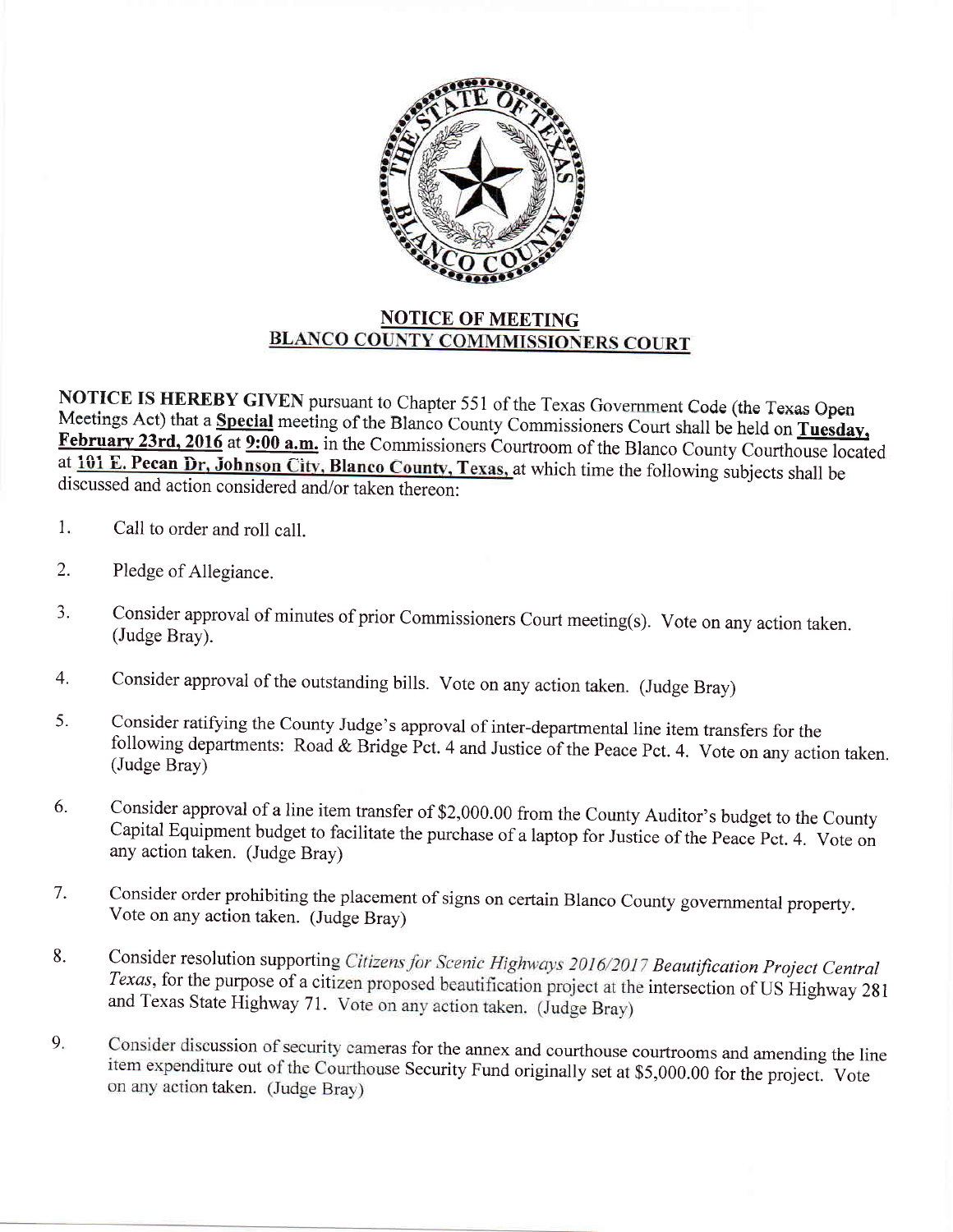10. Consider an amendment to the Blanco County subdivision regulations to add the following language to:<br>RECORD PLAT (Second Reading) on page 11:

"This plat has been filed as an exception to the Blanco County Subdivision Regulations as provided under *Excluded Transactions, Item 5* and is to be used for addressing, appraisal, and general information only. The Blanco County Commissioners Court has not approved this plat and does not attest to its accuracy. It is not to be considered for reliance. Blanco County is not liable for misuse or misinterpretation of any data on this plat."

Vote on any action taken. (Judge Bray)

- Consider appointment of Dana Lynn Ablon and Jay Benjamin Ablon to the Blanco County Child Protection and Family Advocacy Board. Vote on any action taken. (Judge Bray) 11.
- Consider setting the date for the county wide cleanup event in April (April 23 or April 30). Vote on any action taken. (Commissioner Granberg) 12.
- Consider authorization for Commissioner Granberg to hire a consulting engineer to study the Chimney Valley low water crossings and approve a resolution exempting the hire from the bidding process as a professional service. vote on any action taken. (commissioner Granberg) 13.
- Consider burn ban. Vote on any action taken. (Judge Bray) 14.
- Adjourn. 15.

n<br>day of February SIGNED this the  $\sqrt{q}$  $, 20/6.$ 

Brett Bray, County Judge

Blanco County, Texas

## POSTING CERTIFICATE

I, the undersigned, do hereby certify that the above Notice of Meeting, or a true and correct copy thereof, was posted in the Blanco County Courthouse, located at 101 E. Pecan Dr in Johnson City, Blanco County, Texas, at a place readily accessible to the public at all times, on this the  $\frac{\sqrt{4}}{4}$  day of  $\frac{\sqrt{2}}{2}$  and  $\frac{1}{6}$ , 20  $\frac{1}{6}$ 3.36  $\Box$ m. in compliance with Chapter 551 of the Texas Government Code.

 $\frac{1}{2}$ day of SIGNED this the ebruary  $\,$ , 20  $\,$   $\,$   $\,$ 

Printed Name: M. Kathryn Strickland Title: Secretary, Blanco Co. Judge Blanco County. Texas